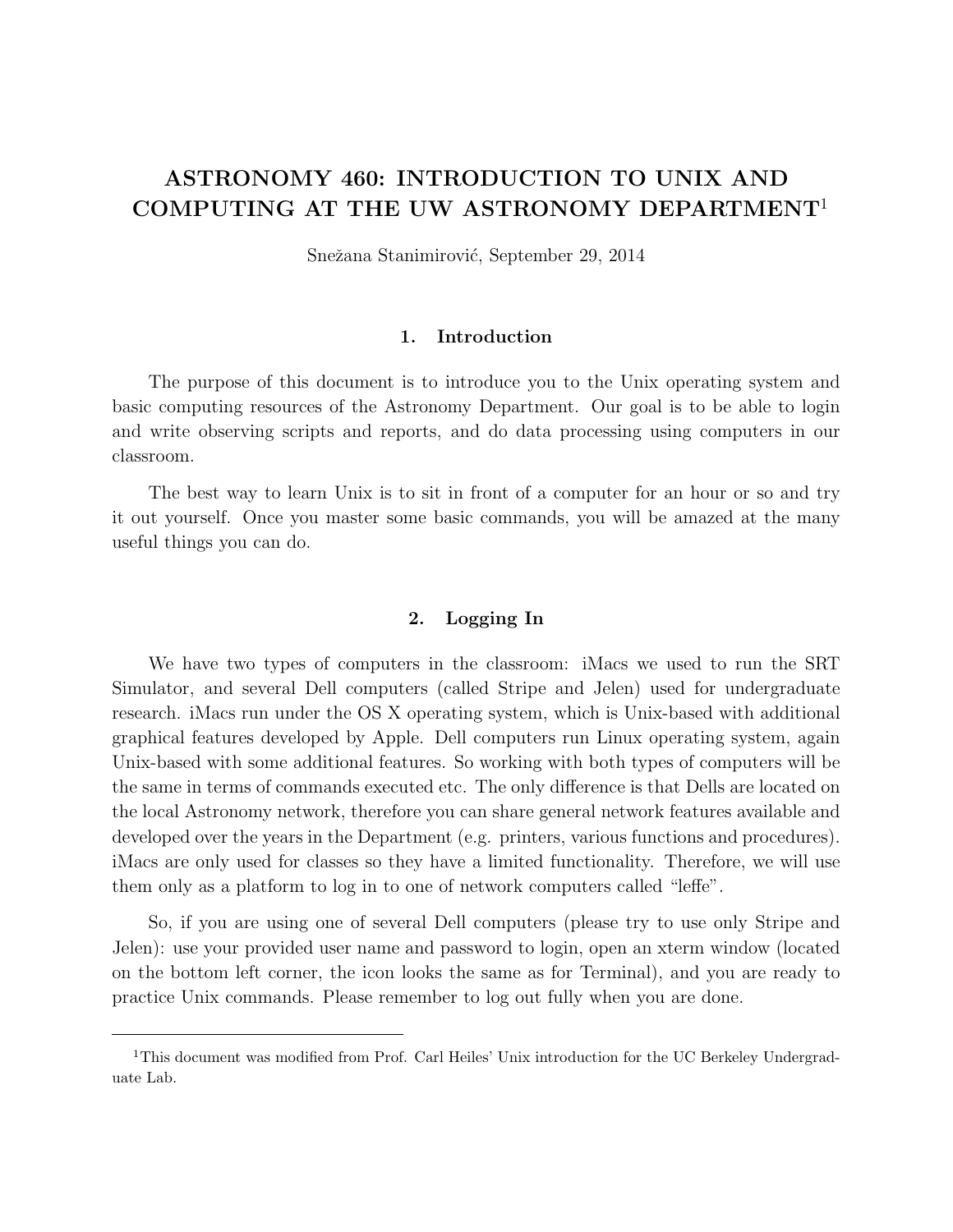If you are using an iMac (any one except OBSERVER): open a terminal window and using your user account/password log in to "leffe":

ssh -X username@leffe Once on "leffe" you are ready to play with Unix.

If you haven't had a user account before your password will look very strange. Please change it to something reasonable so you can remember it. To do this please run passwd .

#### 3. Getting Unix Help

To read a help page on how to use particular Unix command use: **leffe% man lpr**, where **lpr** is the printing command. Press  $q$  to exit from the help file.

Unix is a very powerful operating system and has also a scripting component that is useful for searching through various files and directories. If you want to know more, a useful handbook is "Unix in a Nutshell" by Arnold Robbins, available form Amazon. We also have it in the Astronomy (Woodman) Library. I have a copy in my office you are welcome to borrow.

#### 4. Directory Structure

The directory structure of Unix is organized in a hierarchical system, or by levels. Once you log in you will be in your home directory called /usr/users/sstanimi (as an example I am using here username sstanimi). When you move throughout the directory system you are moving from level to level, with sub-directories being nested inside directories (this is of course very similar to Microsoft Windows operating system that most of you are familiar with).

We have a special class directory where all of you should work. This is  $/d/lefte$  for  $\frac{460}{Class2014}$ .

Each of you should make an individual directory (e.g. Birenbaum) and this is the place where you will be keeping your data/processing/observing files this semester. Feel free to make your own sub-directories to organize your files (your homework is actually asking you to do this).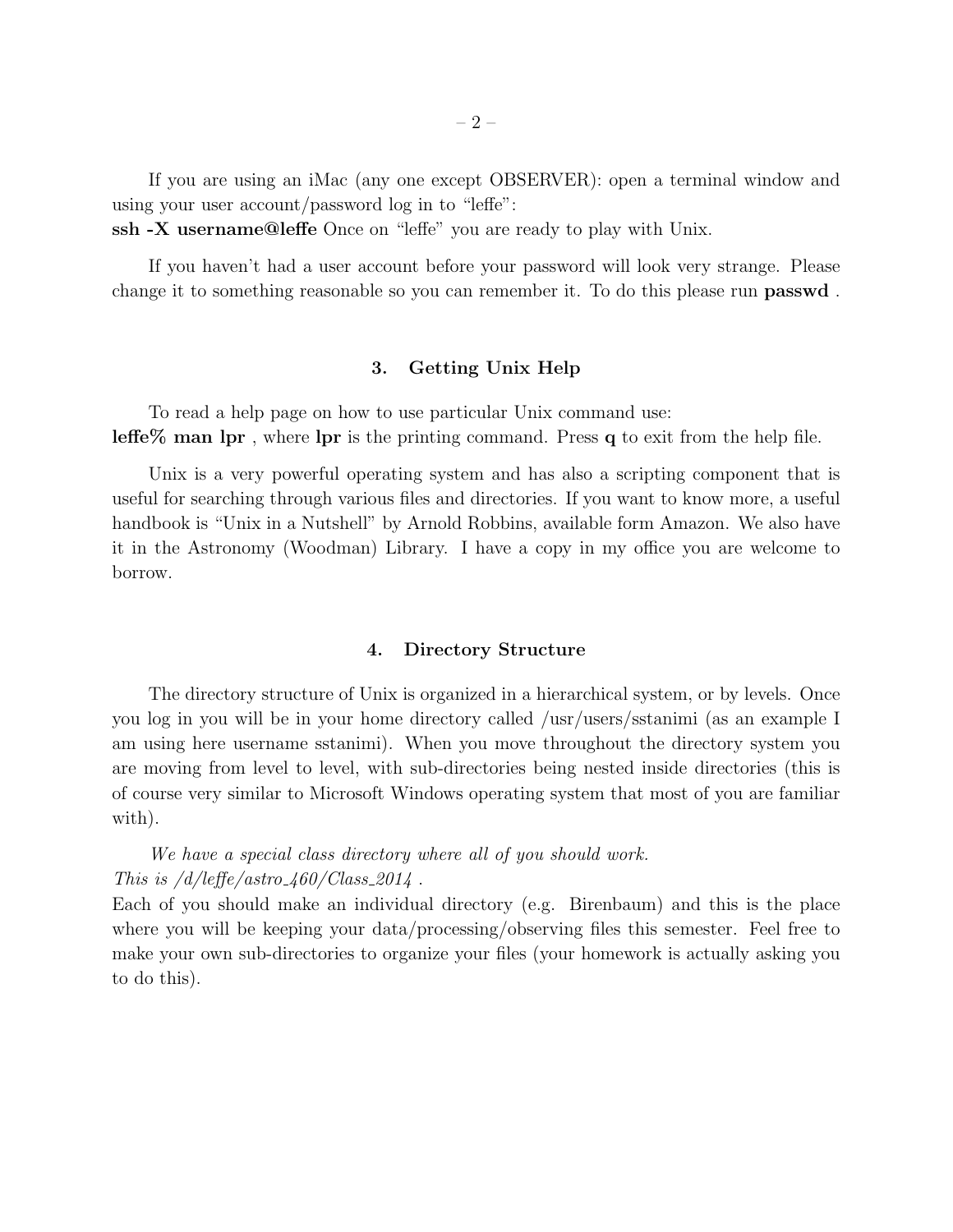# 5. Working with Directories

First, check to see in which directory you are. At the Unix prompt, type the following: leffe% pwd

This command stands for *present working directory*. The computer should return something along these lines: /d/leffe/astro 460/Class 2014/sstanimi. From this you know that you are in your login directory.

To see a listing of what already exists in your directory use:

## leffe% ls

this will list files and sub-directories you already created, or have some system-based directories (like Desktop, Public, Music etc).

Something I find particularly useful if I have many, many files in my directory is: leffe% ls -lt

This will list all files in the chronological order, with the newest files being at the top. You will also see when exactly were the files created, who made them, and how large they are.

Another super useful thing in Unix are wildcards! Let's say you know you made a file that starts with a but you don't remember exactly how you called it. Simply do:

## leffe $%$  ls a<sup>\*</sup>

and you will get a listing of all files in your directory starting with a. Same works for numbers.

To create a sub-directory called *lab1* in your home directory:

## leffe% mkdir lab1

Notice how will this sub-directory appear when you do ls.

To move in/out of a directory use the cd command. To move to a particular directory, say lab1:

## leffe% cd lab1

To move from your current directory one level up:  $lefte\%$  cd ..

You can move to directories by specifying their full path, e.g.: leffe% cd /d/leffe/astro 460/lab1

You can delete (remove) a directory by first deleting (removing) all the files in the directory, and then typing:

# leffe% rmdir lab1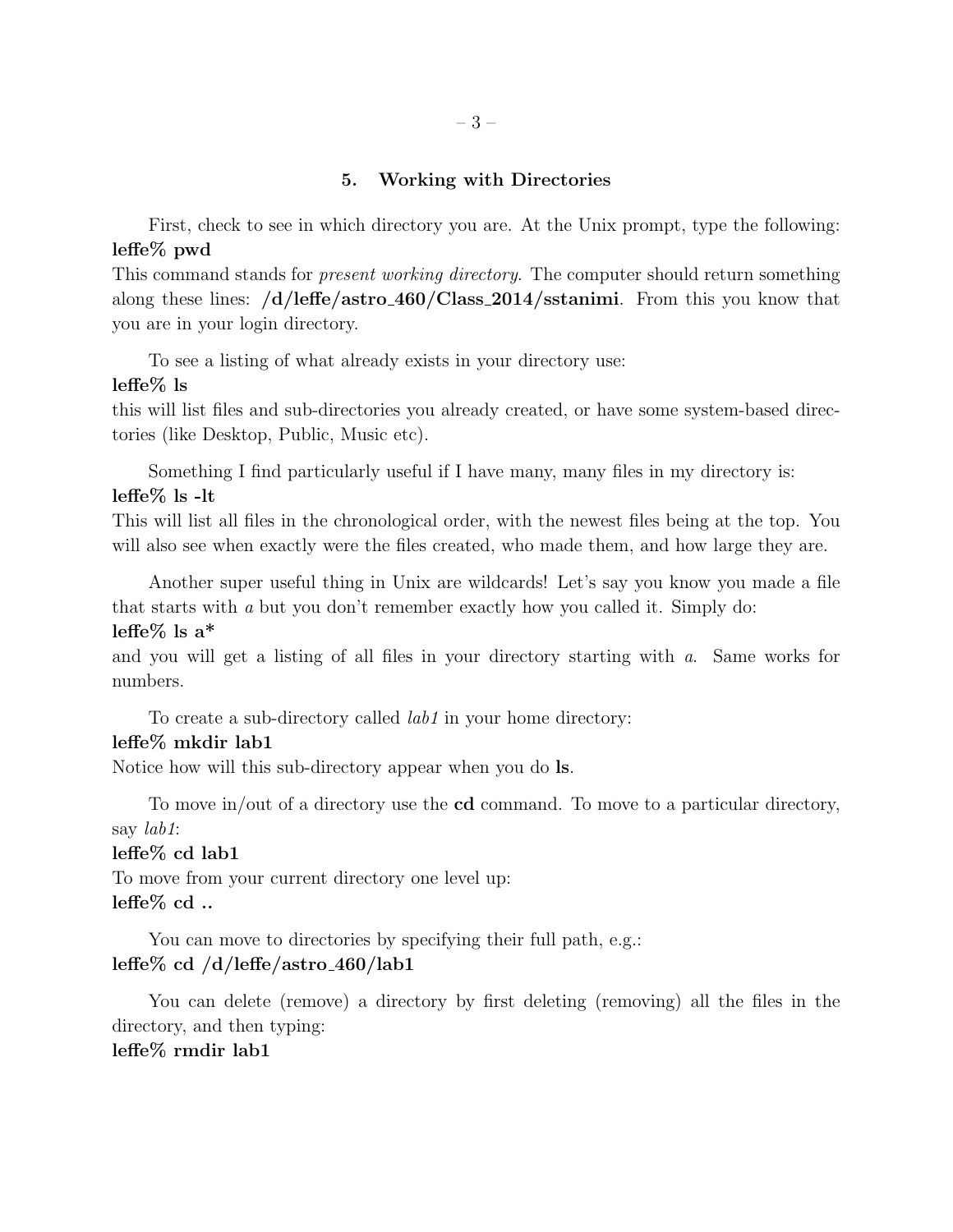### 6. Creating (Emacs) and Viewing Files

We will be creating files (e.g. observing scripts or processing files) using a Unix-based text editor called Emacs. To open a new file for editing:

#### leffe% xemacs myfile.cmd &

A new window will pop up with a bar on the top that has menu for driven commands. You can easily type in the window and move up/down to where you want to go. Please experiment. The menu bar is very handy (this is similar to Microsoft Word), but you can also learn the basic Emacs keystrokes which can save you time.

For a quick look at a file without editing:

## leffe% more myfile.cmd

The first page of your file will appear, and you can either view the rest of the file by hitting the space bar or using the Return button (which will go line-by-line). To stop looking at the file, hit q and you will return to the Unix prompt.

### 7. Moving, Copying, and Removing Files

To copy a file *lab1* to another (new) file called *lab2*:

leffe% cp lab1 lab2 This is handy if you want to make a new modified version. This way you simply start by editing lab2. If you want to copy a file to a new version located in a different directory just give the full file path:

#### leffe% cp lab1 /d/leffe/astro 460/Class 2014/lab2/lab2.cmd

To move a file from one location to another:

leffe% mv lab1 /d/leffe/astro 460/Class 2014/lab3/junk.cmd This way *lab1* is essentially being moved to a new location also is given a new name junk.cmd

To remove a file:

#### leffe% rm lab1

but a better and safer version to use is:

## leffe% rm -i lab1

this way you will be asked if you really want to remove a file. Once removed, the file is gone for ever, so please be careful. Especially be careful with using wildcards as things like  $rm^*$ will remove everything in your directory!!!!!